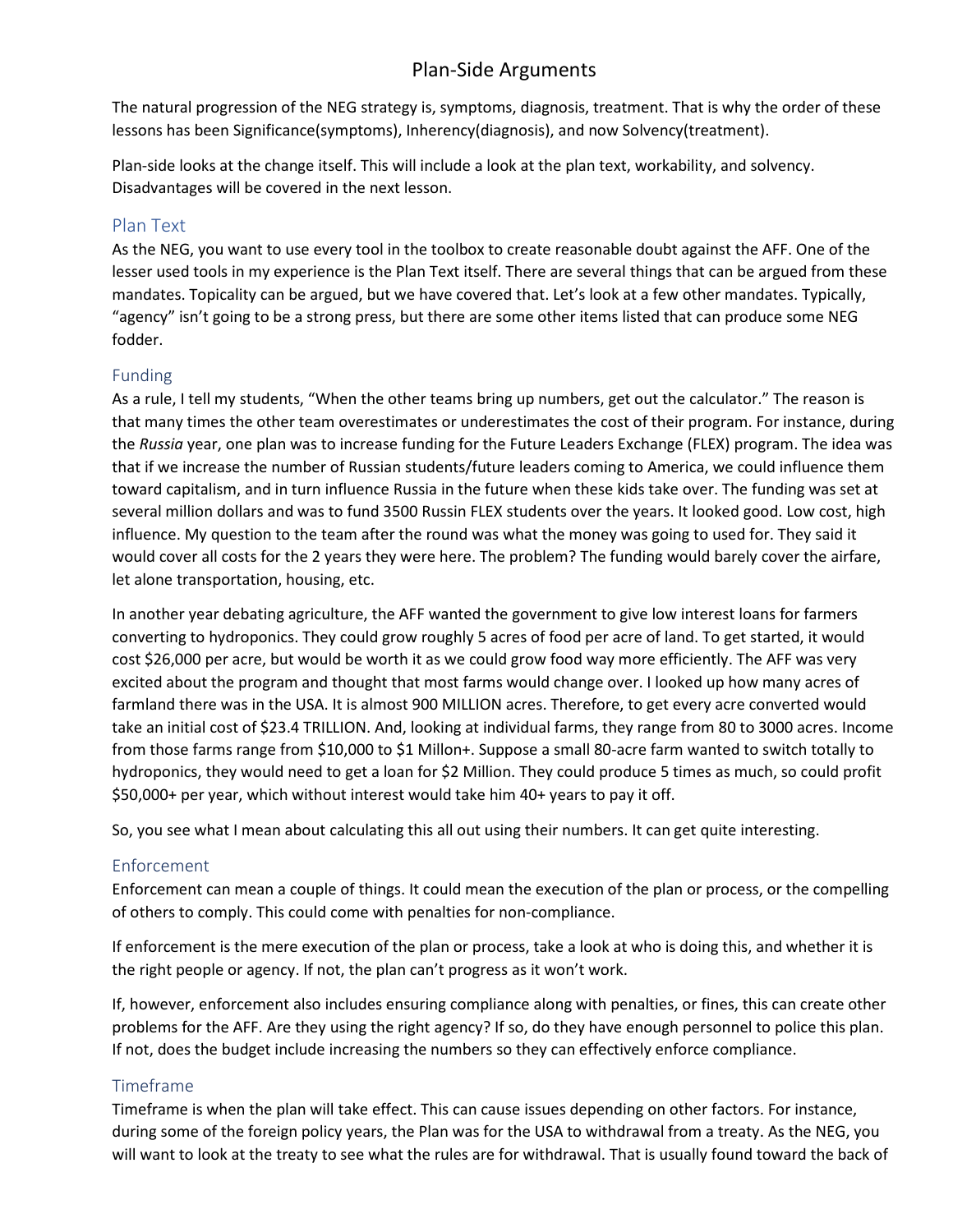the document. If the AFF isn't following the timeframe in the Treaty, that can come with some disadvantages, like breaking our word with an ally.

If the Harms are really bad, but the timeframe begins next fiscal year, I would want to know why.

Timeframe can inhibit the workability of the plan. Which leads me to…

### **Workability**

As a business owner, I have had to think through how things need to be organized and ordered to work properly. If you get some things out of order, you could run into some major roadblocks.

When thinking through the workability, try to consider the step-by-step process that gets you from point A to point G. Certain things need to fall into place for some plans to work. If the AFF forgets a step, the plan can't work.

For instance, during the Foreign Military Commitments and/or Presence year, one plan was to help Taiwan defend against China by building their nuclear submarine program. The AFF made a big point that an attack by China against Taiwan was imminent, meaning in the next year or two. It was going to take 5-10 years to get the subs built and sent to Taiwan. This made the plan unworkable.

Another AFF during the Environmental year was passing the Basel Convention on the transfer of hazardous waste. This convention made it so developed countries couldn't transfer hazardous waste to developing countries. The problem was that the US could transfer the waste to another developed country who could then transfer the waste to a developing country. There was always a way to get around the rules. The plan was unworkable.

One place to look for workability issues as well is in the inherent barrier. If there is truly something getting in the way of the policy that the AFF isn't addressing, the plan won't work.

If a plan is unworkable, there is also a big issue with…

### **Solvency**

Solvency is where many NEGs focus their strategy. Arguments here are best set up by Inherency. If the AFF got the diagnosis wrong, they cannot solve. You can also make attacks based on Plan attacks. If funding is at issue and they have no money to bankroll their plan, they can't solve. Workability also leads to solvency issues. You can likely guess this, but here goes; if the plan can't work, they can't solve. Do you sense a theme here? Most solvency arguments don't have to exist on their own, but are a result of attacks on Inherency, and the Plan.

Let's suppose though that they have good Inherency and a solid Plan, all is not lost. The NEG can also argue that the Plan will not meet the needs or will not gain the advantages.

### Plan Doesn't Meet Need

This works best in a Harms/Solvency or "Plan Meets Need" case structure as there are specific harms as well as a statement of solvency. While in most instances the Plan doesn't necessarily need to solve every harm 100%, it does need to solve a good majority of it.

For this, you will want to examine the Harms, the Plan, and the Solvency statement. You should see a tread that weaves through them and then ties them all together. Again, this assumes they have Inherency. There are times that the AFF will claim 100% solvency. Pay close attention to this. If you can show that the harms are not completely solved, you should win. Inherency will play a role here if you can find other causes for the Harm, that plays in your favor.

Back to the Harms. Examine each one of them to see what they say specifically. Ask if the harm is quantitative or qualitative. If quantitative, get the numbers from the AFF. As long as they can give you something close to the actual numbers, don't spend time trying to get exact quantities as this is a waste of time. If they can't give you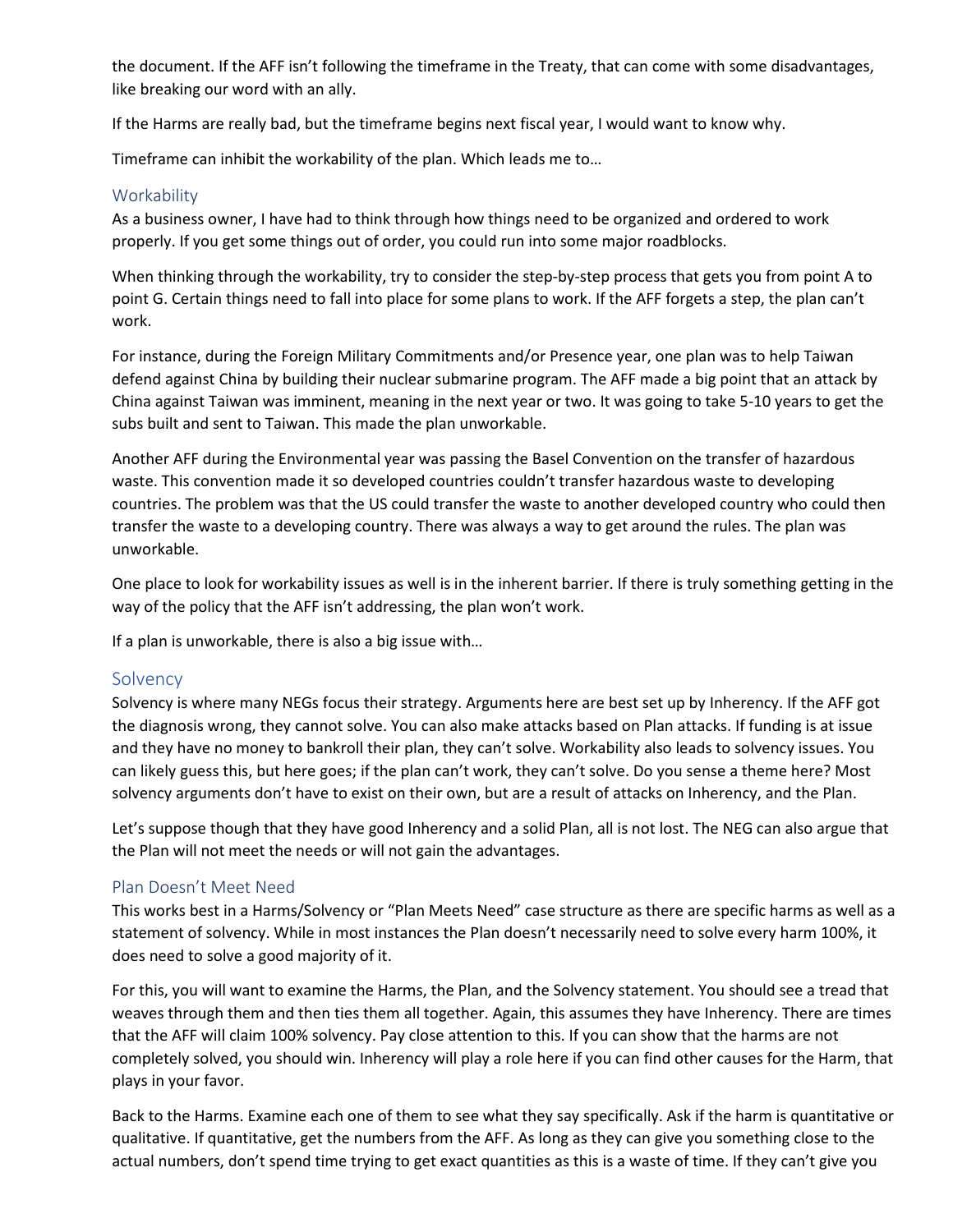any numbers, then you need to bring up the question of how they will know if they indeed solved. If you can't know solvency, the NEG should win.

If qualitative, you will need to see how the Plan will solve. Qualitative is harder to prove, since there are no numbers. If this deals with human rights abuses, they shouldn't be running a Harms/Solvency case. As long as people exist on this earth, there will human rights abuses. This is a result of the fall of mankind.

In both of these cases, the AFF may say that they are solving for the specific harms they brought up, but if there are enough alternate causes that produce the same harms, the question becomes what they are truly accomplishing. This will require some good Cross-Ex questions, which we will get to in that section.

### Plan Doesn't Gain Advantages

The strategy here is much the same as above. However, the threshold of gaining the advantages is a bit lower for the AFF. As long as they can show enough advantage, they will likely win the point with the judge. If you can prove they aren't inherent, you have a good case that they can't gain advantages either. Your best bet with this though is to have good Disadvantages, which we will now get to.

# Disadvantages

Disadvantages (aka. Disads, or DAs) looks at the potential negative consequences of passing the AFF plan. These are considered "off-case" arguments, and the NEG team will be the ones who set the structure of these arguments. The NEG is in essence telling the judge, "Even if you believe there are good reasons for change, there are significant problems that will come about if the plan is passed."

### Burdens

Disads carry with them some special burdens on the NEG. They can't just toss out whatever. This is not throwing a plate of spaghetti against the wall to see what sticks. DAs need to do three things to be considered viable by most judges.

#### Link to Plan

The NEG needs to show that the specific DA is linked or tied to the passing of the AFF plan. In some cases, this will be obvious, but most of the time it is not. You as the NEG will need to show the link either with evidence, or with a Cross-Ex admission. If the AFF can prove that their plan is not linked to the DA, you will not win that argument.

#### Uniqueness

Even if the DA is tied to the passing of the plan, you will need to show that it will come about because of the plan. This is called uniqueness. In other words, if the Disad is in the SQ, and can be shown to be caused by something else, it is not being caused uniquely by the AFF plan. However, if the NEG can show that the DA will be made much worse by the Plan, you can still show it is unique. For instance, in the child soldiers case, if the NEG can show that the Plan will bring about MORE child soldiers, this shows a unique DA.

#### Impact

Impacting a DA shows why it matters; why it is so bad. Some debaters will assume the judge knows why something is so bad, such as a recession DA, but it is always best to spell it out. The more you can relate it to the judge(s) in the round, the better. For instance, most judges understand that a recession is bad. However, if you point out to the judge that their cost of living is going up, their taxes will increase, everything will cost more, they may even lose their job, or their house, that shows impact.

Be careful that the impacts are realistic, though. Young debaters like to try to take every impact to the worst possible scenario. I call these the "Nuclear Holocaust" DAs because it seems that every year an AFF plan will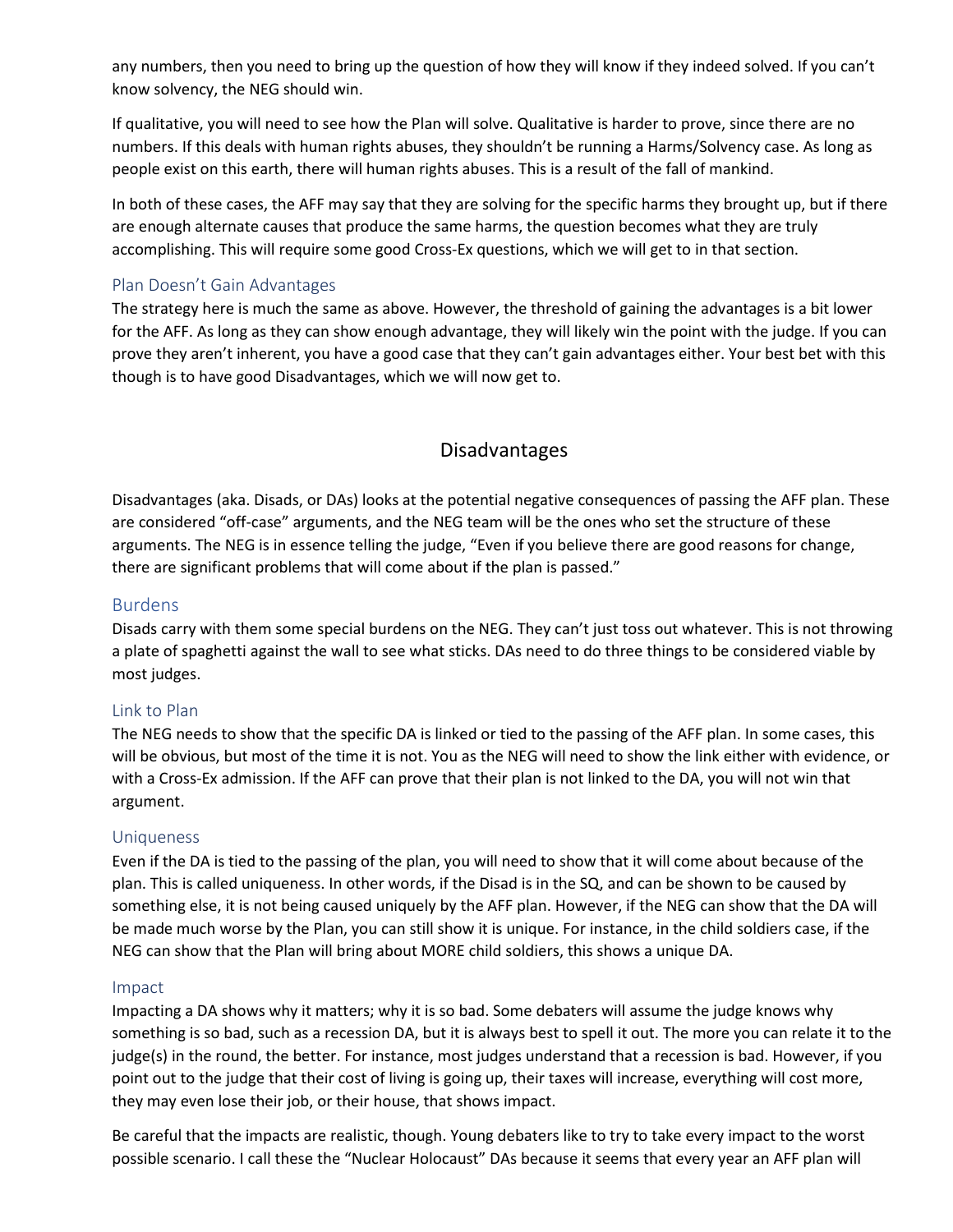have the DA of China, Russia, North Korea, Iran, or some terrorist organization dropping a nuke on someone else. While there may be some DAs that can show this, not every DA leads to nuclear war. Overuse of this impact will cause you to lose credibility. Use it sparingly, and only if it is truly warranted.

### Stock Issues of Disadvantages

Disads will have stock issue-like similarities. The Link and Uniqueness are related to Inherency. You will need to diagnose the DA correctly. The Impact is related to Significance. You will need to show quantitative or qualitative harms that will come with the DA.

### Finding Disadvantages

A common complaint for the NEG is that it is difficult to find DAs, especially for a case they have not seen before. While this can be true, a good understanding of the biblical roles of government, how civil government operates, the differences between Keynesian and Classical/Austrian economics, a grasp on world religions, as well as a good understanding of the Constitution, will go a long way in helping find DAs. Really? Yes. The students in my club are consistently surprised at how fast I can develop inherency issues, workability issues, as well as strong DAs, all without much evidence. Part of the reason is because I have lived longer (okay, *way* longer) than my students, but the other main reason is that I have a really good understanding of the above topics. When you have that down, there is a simple tool you can then use to find more DAs than you can present in an 8-minute speech.

### Stakeholder/PERMS

A stakeholder is someone who either directly or indirectly will be involved in or will experience the consequences of the AFF Plan. They "have a dog in the fight" to borrow a colloquialism. Stakeholders will include the actor, usually the USFG, the agencies involved in passing or enforcing the plan, the industries, countries, governments, and citizens affected by the plan.

To use this tool, start by listing all the stakeholders. Write them out. This can be done ahead of time when studying the AFF case, or even during the round for cases you've yet to hear.

PERMS is an acronym, which is why it is in all caps. Let's look at each.

### P is for Political

With each stakeholder ask if there is a political disadvantage that will come about by the plan. This will typically be toward the USFG, its agencies and departments, as well as other foreign governments. This is why having a good understanding of our government and esp. the Constitution is essential. Also knowing the form of government of other countries is also a very good idea. Political unrest can lead to war, refugees, etc.

### E is for Economic

Are there any economic problems for any of the stakeholders? This will include funding, recession, tax increases, inflation, job loss, trade loss, income, employment, any financial problems. Business closures would fit here as well.

### R is for Religious

As we saw during the 2-year pandemic, things that our government does can cause religious DAs. Policies the USFG enacts can also harm foreign religions too. For instance, there have been plans to pull aid from Egypt until they become more democratic, give more respect to women, and have more open and free elections. The problem? Egypt governs under Sharia Law which ties them to the Quran. To become a more democratic society, similar to the USA, could require officials to deny aspects of the Quran, which would be asking them to deny their religion. There are extreme consequences for this action, like a death penalty.